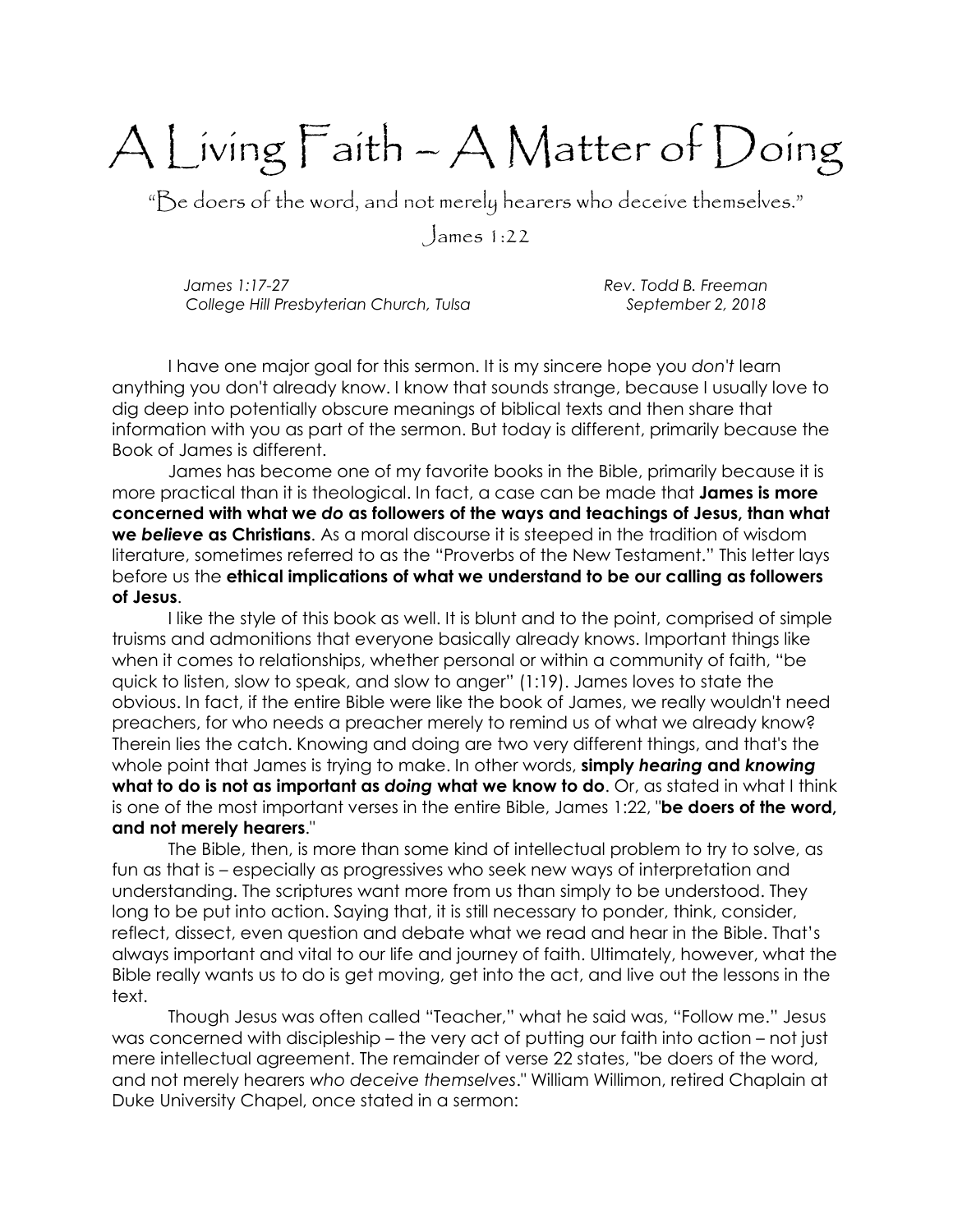We deceive ourselves into thinking that we have done the faith when we have merely listened, reflected, pondered, agreed. What we profess is not as important as what we are able to perform. Beliefs must be embodied, enacted in order to be real.

The key word here is "enacted." And that's where a typical Sunday morning service of worship can actually get us into trouble. For it is a fact that a good deal of worship, particularly in the tradition of Presbyterianism, is non-participatory. Willimon rightfully states, "Church often becomes a place where we come, sit back and say, "OK preacher, choir, organist, do it to me, fill me up." To put it another way, if a service of worship could be compared with going to see a theatrical play, folks in the pews – that's you – often see themselves as the audience. The pastor, liturgist, and musicians are perceived as the actors performing on the stage. Reflecting on this common phenomenon, Søren Kierkegaard, an early 20th century Danish philosopher, social critic, and existential theologian, switched this perception around. He reminds us that in a service of worship the congregation is not the 'audience,' but rather God is the audience. The folks in the pews – you – are the real actors, and the worship leaders are simply the directors.

Therefore, the real test and mark of an effective church service, and for a church school class for that matter, is not so much what we say here, as it is with **what** we take with us and do beyond these walls the rest of the week. Perhaps the most scathing criticism that could be leveled against any congregation is the old line, "After all is said and done, more is said than done." That is why an occasional Charge and Benediction at the close of our worship includes the admonition, "As this service of worship comes to a close, our service out in the world begins."

Yes, there is wisdom that declares that what we say is often not as important as what we do. For instance, we can't just tell our children and young people how to live good lives, we need to show them by being good role models. As you who are parents of young children (now or in the past) are fully aware, we are being watched by them much more closely than we realize. All this begs the question: As a Christian, a follower of the ways of Jesus, what kind of example are you setting - at home, at work, at school, at church; with family, with friends, with complete strangers? For me, it's the real-life scenario of "practice what you preach."

This is how we prevent hypocrisy, which is one of the main complaints leveled at Christianity today. It's one of the reasons why more and more people are choosing to have nothing to do with organized religion. They're tired of religious folks saying one thing and doing another. Willimon writes:

The world is quite right in judging the truth of the gospel on the basis of the sort of lives the gospel is able to produce. Do we really look like the God whom we praise here on Sunday morning? Have our songs and prayers changed us, made us into that which we profess? That is the test, says James. Again, we already know that. We know that any sermon that is 'seen,' in deeds of love and justice, is more effective than one that is only spoken and heard.

Perhaps the best way I can summarize all of this is with the famous quote often attributed to St. Francis of Assisi, "Preach the Gospel always, and if necessary, use words." In the Book of James, we are reminded that the 'perfect law' – the law of love that gives freedom and liberty – is something not so much to be studied, but rather lived